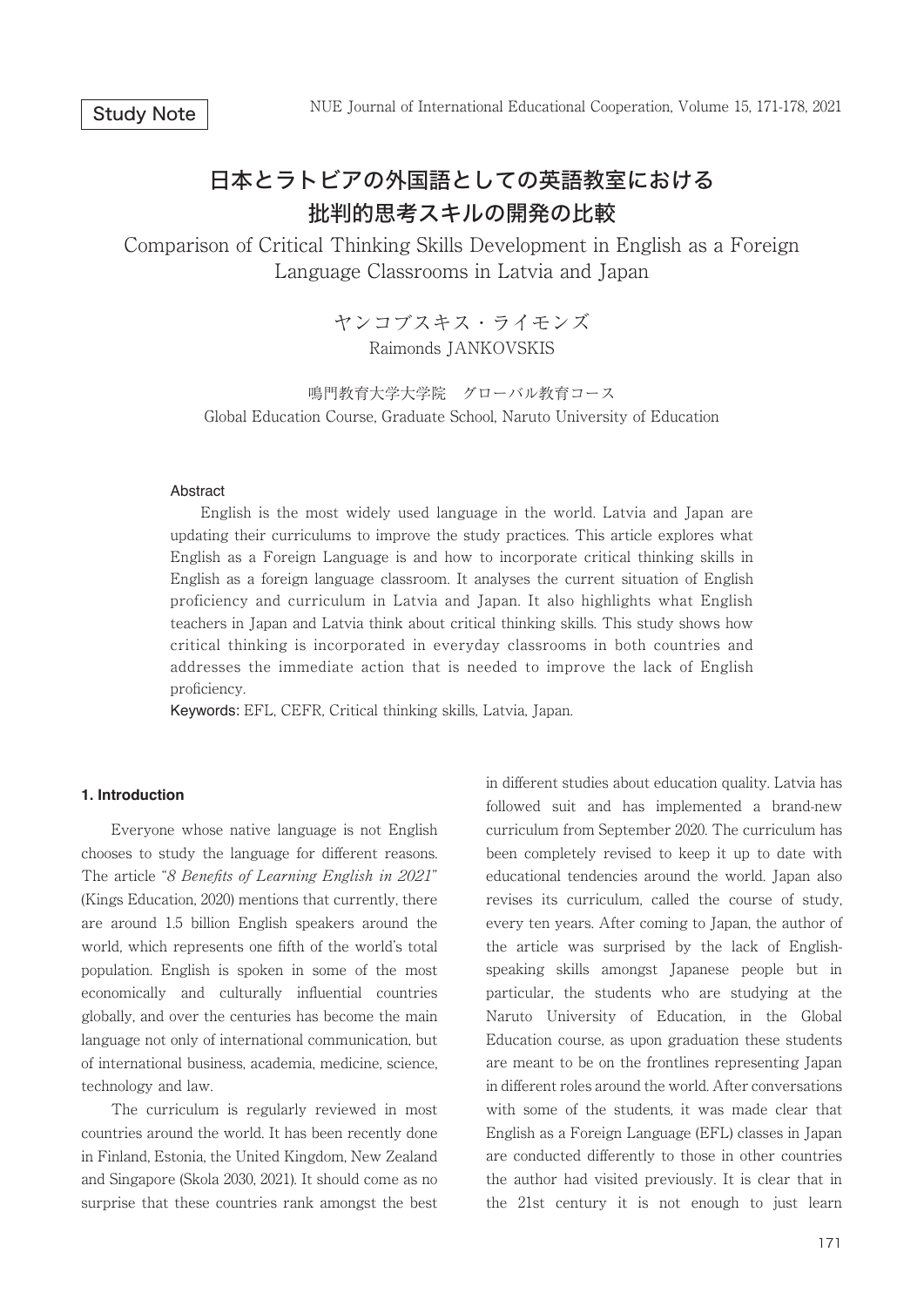vocabulary and grammar during EFL classes. Pally (1997) explains that critical thinking skills should be developed in English classes because they allow students to acquire information, without which they are less able to question, synthesize, and evaluate what they read; they allow students to become familiar with the rhetorical conventions of a discipline; and, as these are the skills needed for university study, today's workplace and to understand the sociopolitical factors that affect students' lives, they allow students to practice the skills they will need outside the classroom.

 In July 2021 a survey was carried out to get a deeper understanding of how critical thinking skills are developed during EFL classes in Japan and Latvia. This article explores what EFL is, what the current situation of EFL classes in Japan and Latvia is, what critical thinking skills are, if EFL teachers from Japan and Latvia implement critical thinking skills in their EFL classes and what their opinion about critical thinking skills is.

## **2. English as a Foreign Language (EFL)**

 Different types of acronyms for teaching and learning English can be confusing. Hyte (2015) addressed the issue by saying that even those within the teaching profession may not be clear on the difference between the acronyms (e.g., ESL, EFL, ESP, ESOL, and ELL): they are used with the intention of providing more distinction between the different learning environments. The two acronyms most often mixed up are ESL and EFL, so Hyte continues by explaining that ESL means English as a Second Language - learning English in a country where English is dominantly spoken or where English is the official language, while EFL means English as a Foreign Language so is used when learning English in a non-English-speaking country. For example, students in Japan who are learning English are considered EFL students because English is not the official language of the country. At the same time, if those same students were to travel to the United States (U.S.) and would learn English there, they would be considered ESL students.

 When looking for a clear definition of EFL, the author chose two definitions which explain the abbreviation. Collins Dictionary (n.d.) describes the term as the teaching of English to people whose first language is not English. Christiansen (2020) describes EFL as the learning and use of the English language as an additional language by users with different native languages in a non-English speaking country.

 Classification of languages can be confusing at times in Japan. The country has no law, constitution, etc. explicitly stating that the official language of Japan is Japanese. As explained by Shimizu (2020) the reason for this is that the population of Japan has been mostly Japanese people and the Japanese language has been the only language spoken in the country; therefore, there has been no particular need to define the official language. While Japanese is the de facto official language of Japan, there could be problems if Japanese society attempted to designate an official language because there are so many dialects in the country and they are so different that could be considered totally different languages if they were spoken elsewhere in the world. At the same time, after living in Japan for a year and asking Japanese friends what the official language of Japan is, it is clear that Japanese is the only official and spoken language in the country.

 In 2012, a referendum was held in Latvia to consider changes to the constitution (Likumi, 1922) and introduce Russian as the second official language in the country. The  $4<sup>th</sup>$  article in the constitution stipulates that in Latvia the only official language is Latvian. The referendum failed, as almost seventy five percent of people voted against the changes, so Latvian is still the only official language of the country as explained by LSM (2012) in "Referenduma rezultāts: Latvijā vienīgā valsts valoda paliks latviešu valoda" [Referendum results: Latvian will remain the only state language in Latvia]. Concluding the above mentioned, it can be agreed that English classes in Japan and Latvia qualify as EFL classes. The following section discusses the importance, curriculum and situation of EFL in Japan and Latvia.

## 2.1. EFL in Japan

 In 2020, the Ministry of Education, Culture, Sports, Science and Technology (MEXT) carried out a nationwide survey to examine the level of English proficiency amongst English language teachers and students. To make it easier to compare the results The Common European Framework of Reference for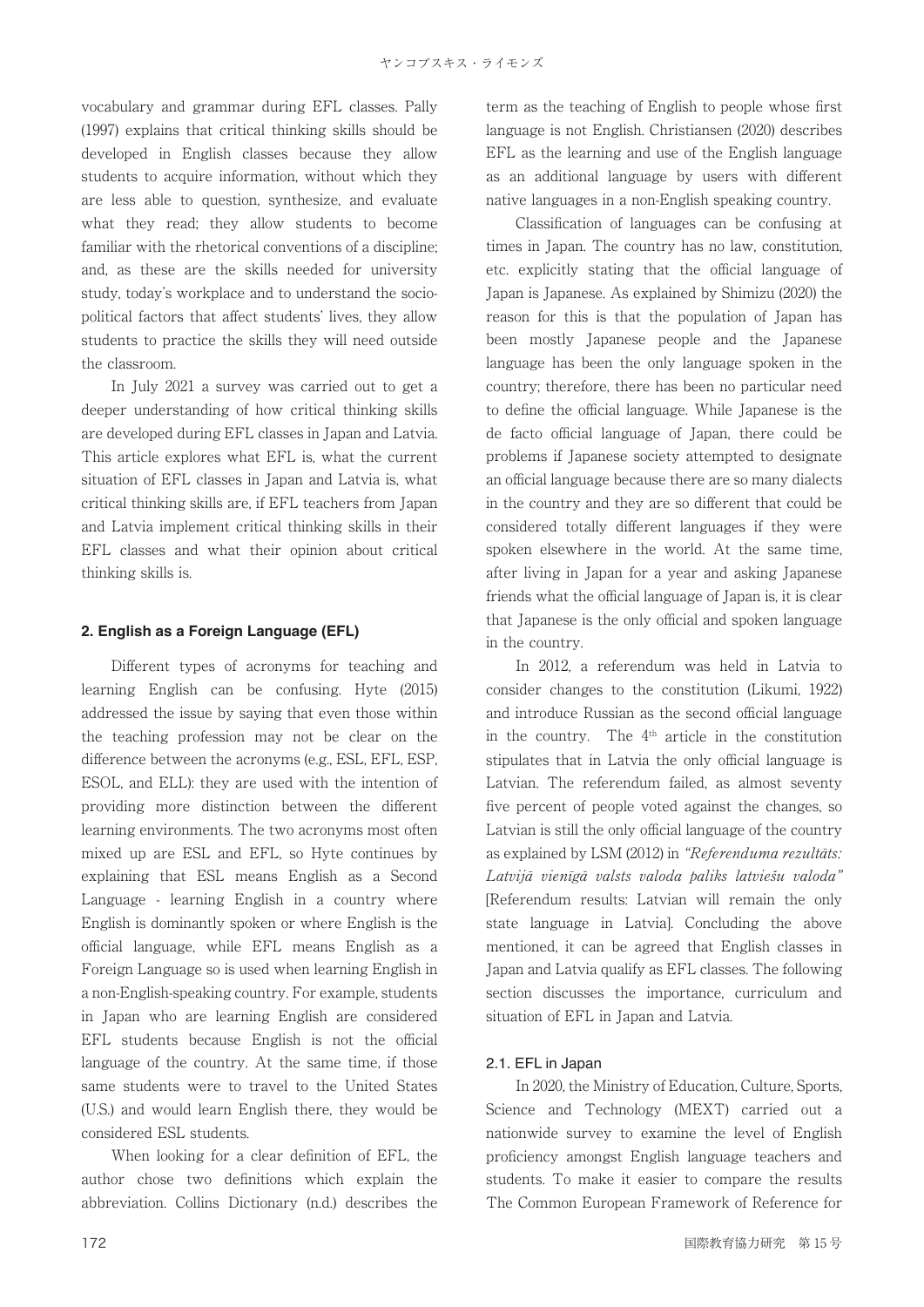| <b>PROFICIENT</b><br><b>USER</b>  | C <sub>2</sub> | Can understand with ease virtually everything heard or read. Can summarize information from<br>different spoken and written sources, reconstructing arguments and accounts in a coherent<br>presentation. Can express him/herself spontaneously, very fluently and precisely, differentiating<br>finer shades of meaning even in more complex situations.                                                                                                                                         |
|-----------------------------------|----------------|---------------------------------------------------------------------------------------------------------------------------------------------------------------------------------------------------------------------------------------------------------------------------------------------------------------------------------------------------------------------------------------------------------------------------------------------------------------------------------------------------|
|                                   | C1             | Can understand a wide range of demanding, longer texts, and recognize implicit meaning.<br>Can express him/herself fluently and spontaneously without much obvious searching for<br>expressions. Can use language flexibly and effectively for social, academic and professional<br>purposes. Can produce clear, well-structured, detailed text on complex subjects, showing<br>controlled use of organizational patterns, connectors and cohesive devices.                                       |
| <b>INDEPENDENT</b><br><b>USER</b> | B <sub>2</sub> | Can understand the main ideas of complex text on both concrete and abstract topics, including<br>technical discussions in his/her field of specialization. Can interact with a degree of fluency and<br>spontaneity that makes regular interaction with native speakers quite possible without strain<br>for either party. Can produce clear, detailed text on a wide range of subjects and explain a<br>viewpoint on a topical issue giving the advantages and disadvantages of various options. |
|                                   | B1             | Can understand the main points of clear standard input on familiar matters regularly<br>encountered in work, school, leisure, etc. Can deal with most situations likely to arise whilst<br>travelling in an area where the language is spoken. Can produce simple connected text on<br>topics which are familiar or of personal interest. Can describe experiences and events, dreams,<br>hopes & ambitions and briefly give reasons and explanations for opinions and plans.                     |
| <b>BASIC</b><br><b>USER</b>       | A2             | Can understand sentences and frequently used expressions related to areas of most immediate<br>relevance (e.g. very basic personal and family information, shopping, local geography,<br>employment). Can communicate in simple and routine tasks requiring a simple and direct<br>exchange of information on familiar and routine matters. Can describe in simple terms aspects<br>of his/her background, immediate environment and matters in areas of immediate need.                          |
|                                   | Al             | Can understand and use familiar everyday expressions and very basic phrases aimed at the<br>satisfaction of needs of a concrete type. Can introduce him/herself and others and can ask and<br>answer questions about personal details such as where he/she lives, people he/she knows and<br>things he/she has. Can interact in a simple way provided the other person talks slowly and<br>clearly and is prepared to help.                                                                       |

Source: Made by author and based on Global scale - Common Reference levels (Council of Europe, n.d.).

Languages (CEFR) - an international standard for describing language ability was used. CEFR describes language ability on a six-point scale, from A1 for beginners, up to C2 for those who have mastered a language. Description of each level can be seen in Table 1 below.

 Usage of CEFR levels makes it easy for anyone involved in language teaching and testing, such as teachers or learners, to see the level of different qualifications. It also means that employers and educational institutions can easily compare the qualifications to other exams in their country (Cambridge Assessment English, n.d.). The results of the survey have been visualized in Figure 1 and 2. To make the analysis of data easier to follow, the lowest scoring, the highest scoring prefecture and nationwide average scores were chosen. Tokushima Prefecture was added to the results because the author studies in the Naruto University of Education which is located in Tokushima Prefecture so the data is relevant for further study.



Figure 1. Percentage of teachers with English proficiency level of B2 or higher.

 Figure 1 shows the percentage of high school English language teachers whose proficiency level is B2 or higher. Nationwide, 22,173 teachers took part in the survey and out of those, just 72% or 15,956 have B2 level of English proficiency or higher. The lowest scoring prefecture was Hokkaido where almost half of 839 English language teachers scored below the level of B2. Tokushima Prefecture ranks quite high on the list with close to 90% of 174 high school English language teachers being able to demonstrate B2 level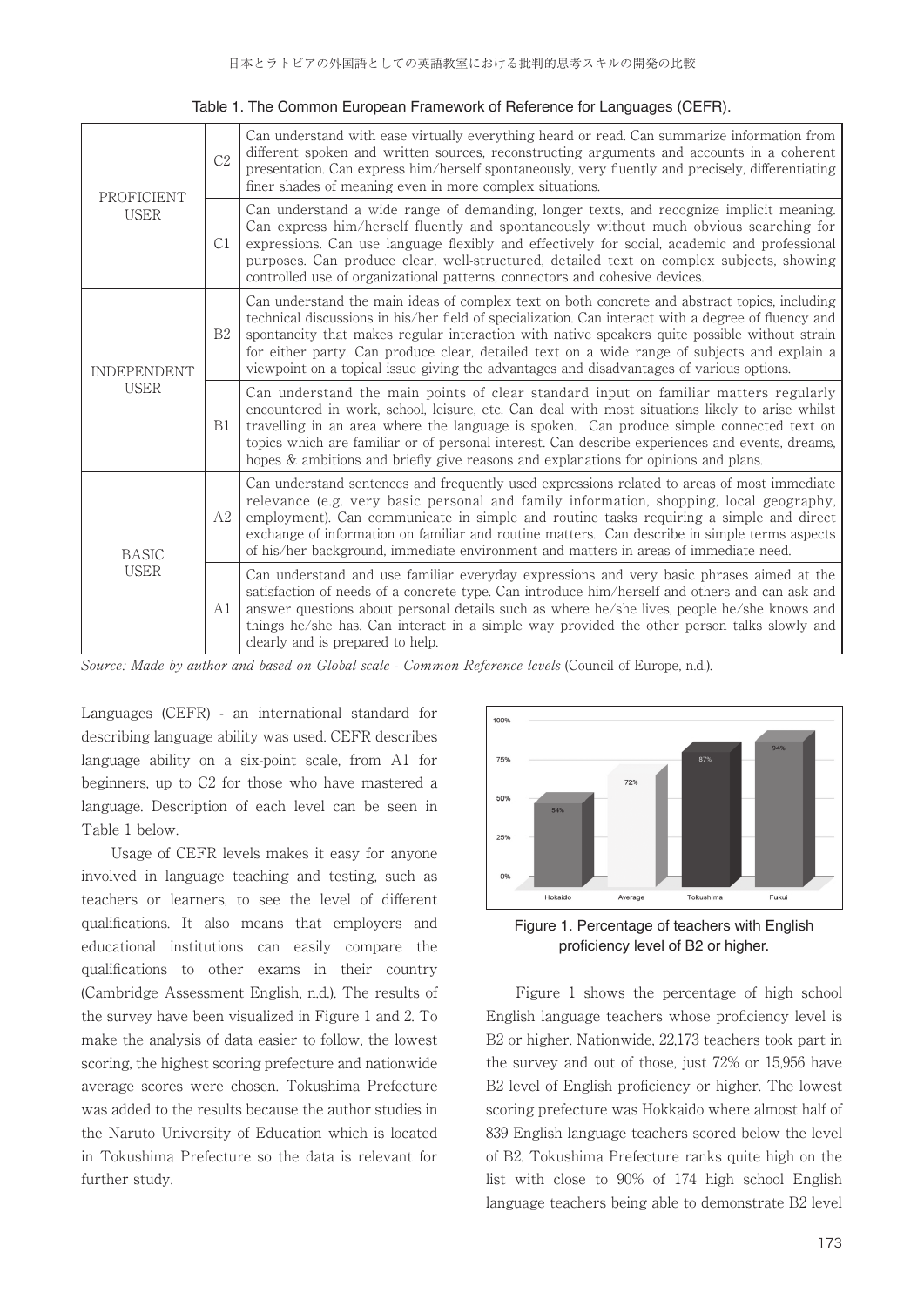of English language proficiency. The best result amongst teachers was achieved in Fukui Prefecture where 93.9% of 161 teachers have a B2 level of English language proficiency.

 The survey was also carried out amongst 689,614 high school students (Figure 2). Only 43% of them are expected to acquire or have English proficiency equivalent to CEFR A2 or higher by the end of high school. The highest results were achieved by Fukui Prefecture where almost 60% of 5101 students were expected to reach the level. In Tokushima Prefecture, out of 5774 students less than half were expected to be able to reach the level. At the same time, the lowest scoring prefecture was Kochi, where only every third student will reach level A2 proficiency in English by the end of high school. A correlation can be seen, as Fukui Prefecture showed the highest results both in student and teacher surveys, while Kochi ranked the lowest amongst students and second lowest amongst teachers.



Figure 2. Percentage of high school students expected to reach at least A2 level of English Proficiency.

 With such results, MEXT is looking to revive the curriculum. Even though critical thinking has been an essential part of the Japanese Act of Law since 1947. Article 30 section 2 states that the goal is to develop a foundation for lifelong learning, particular care and attention must be given to enable students to acquire basic knowledge and skills while developing the ability to think, judge (reason) and express ideas that are required to utilize such knowledge and skills. To solve problems and foster an attitude of engaging proactively in the study/learning process (MEXT, 2018, p.7). The new course of study will be implemented in 2022. Officials are hopeful that it will help to pave the way for students to acquire knowledge and skills, to be equipped with critical thinking and decision making amongst other essential skills. Kodama and Kametani

(2021) mention that research shows that schools that have followed the MEXT guidelines since 2014 and introduced critical thinking in their classrooms have shown significant improvement in their EFL results.

## 2.2. EFL in Latvia

 The curriculum in Latvia has been changed completely starting from the previous school year. The official position of the Ministry of Education was stated in Skola 2030 (n.d.a) "Kāpēc Skolās Latvijā Nepieciešams Pilnīgi Jauns Mācību Saturs?" [Why Latvian Schools Need a Whole New Curriculum] and indicated that the curriculum and approach that was introduced in schools in Latvia in the 2020/2021 school year was not entirely new. Teachers and students were not starting from scratch. The officials had revised and improved the curriculum that had been in place and that was developed about 10 years ago. The aim was to make learning relevant, to avoid duplication and to build content continuously from pre-school (called kindergarten in Japan) to secondary school (known as high school in Japan), the changes highlighted by the officials included:

- 1. a shift from passive learning and memorization of factual material by the pupil to an active cognitive process guided by the teacher;
- 2. linking the knowledge and skills acquired at school to real life, for example through field trips and nature studies;
- 3. learning values, attitudes and general skills so that the pupil knows how to deal with unexpected situations.

According to the article in Skola 2030 (n.d.b) " $K\bar{a}$ mainīsies skolēna ikdiena klasē?" [How will a pupil's daily life in the classroom change?] the most important change is in the way learning takes place - not by giving students ready-made answers, but more by letting them arrive at the answers themselves. The teacher will offer tasks that encourage explanation, contrast, generalization and conversation. In other words, learning by using their knowledge and critically analyzing the offered or gathered information - learning by doing. The teacher will guide and support the students, helping them to distinguish which information is more important and teaching them a variety of problem-solving techniques. In this way, with the teacher's help, students will gradually build the foundations of their knowledge - just like a car or a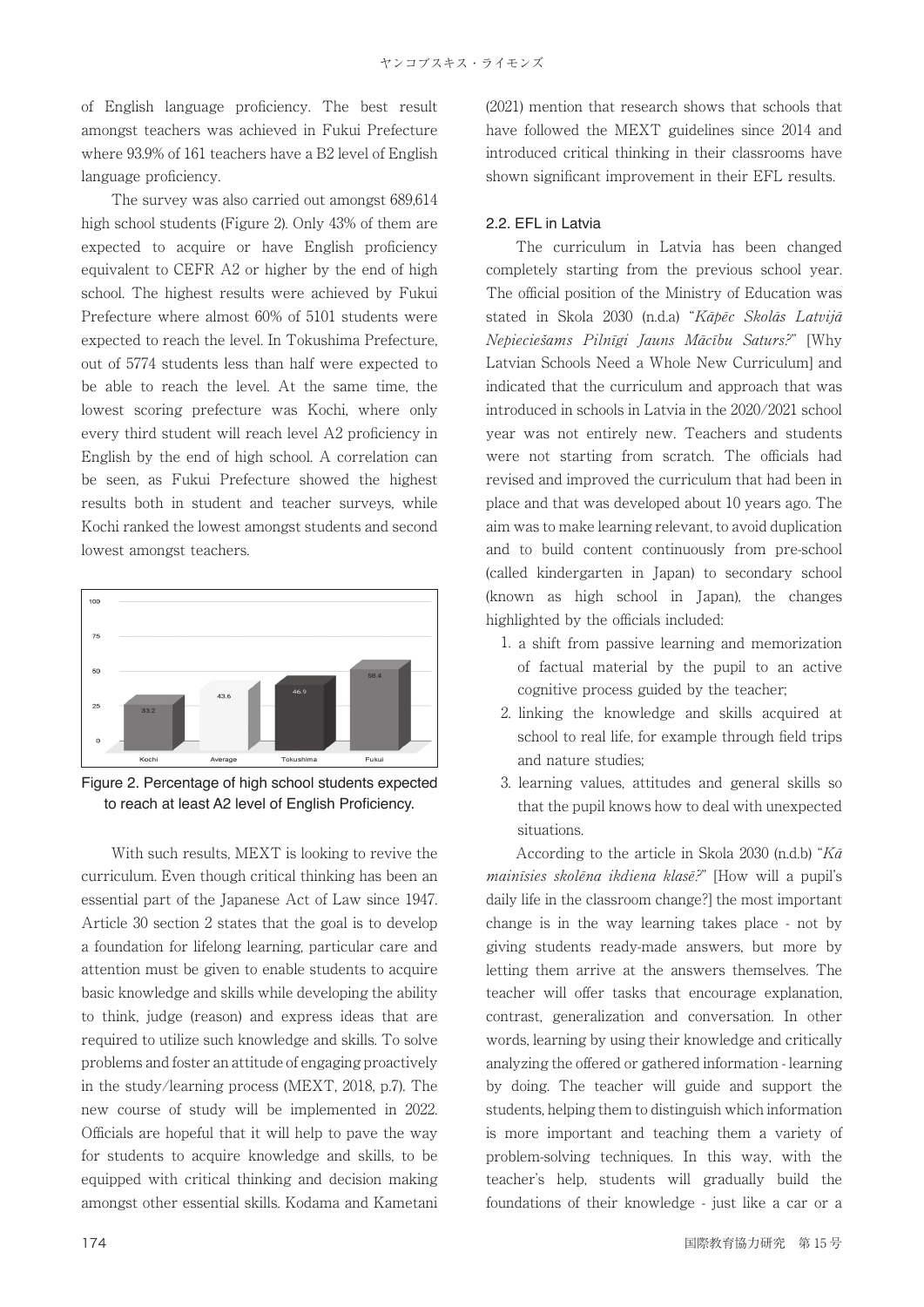house is built from a game building blocks. Knowledge acquired this way is more valuable, more effective, more motivating and more lasting than rote knowledge.

 When analyzing the curriculum of EFL it states that the main goal is that by the end of Year 9 (called primary education in Latvia; junior high school in Japan) students should be able to use English as a medium of cognition, perception and intercultural communication, enabling the pupil at the end of primary education to be at the level of independent language user - B1 of CEFR. Students should be able to perceive, understand, analyze and interpret information, concepts, facts and ideas in different formats and genres of texts in English (Skola 2030, 2021). Building on that knowledge during high school, students can choose to study English at different levels, all of which require students to demonstrate the command of the English language in different situations while analyzing a wide range of information. Taking into account the EFL situation in Japan and Latvia and the curriculum, the next part of the article concentrates on what critical thinking skills are and how to develop them in an EFL classroom.

### **3. Critical Thinking Skills**

 According to Tomaszewski (2021) critical thinking is the ability to think in an organized and rational manner in order to understand connections between ideas and/or facts. Tomaszewski points out 8 main characteristics of critical thinking skills displayed in Table 2.

Table 2. Critical Thinking Skills Based on Tomaszewski (2021).

| Analysis               | the ability to collect and process<br>information and knowledge        |
|------------------------|------------------------------------------------------------------------|
| Interpretation         | concluding what the meaning of<br>processed information is             |
| <i>Inference</i>       | assessing whether the knowledge<br>you have is sufficient and reliable |
| Evaluation             | the ability to make decisions based<br>on the available information    |
| Explanation            | communicating your findings and<br>reasoning clearly                   |
| Self-Regulation        | the drive to constantly monitor and<br>correct your ways of thinking   |
| Open-Mindedness        | taking into account other possibilities<br>and points of view          |
| <i>Problem-Solving</i> | the ability to tackle unexpected<br>problems and resolve conflicts     |

 Chesla (2005) agrees that essentially, critical thinking is a decision-making process. Specifically, critical thinking means carefully considering a problem, claim, question, or situation in order to determine the best solution. That is, when one thinks critically, he or she takes the time to consider all sides of an issue, evaluate evidence, and imagine different scenarios and possible outcomes.

 Dummett (2019) points out that it would be fair to say that most of the calls in recent years for greater inclusion of critical thinking activities in the language classroom stem from two prevalent notions. One is the idea that education needs to get its priorities right: to spend less time training students for tests of knowledge and start stimulating them to think for themselves. The other notion is that we live in an age of misinformation in which only the critically minded can avoid manipulation or slavish conformity. These are both valid points and should be used as a basis to why critical thinking is an essential tool in any classroom.

#### **4. Discussion of Results**

 To gather the data of the actual situation and teachers' convictions about implementation of critical thinking skills into EFL classes, a questionnaire was sent out to English teachers in Japan and Latvia. In total sixty teachers (thirty from each country) completed the questionnaire. The questionnaire consisted of 11 questions and included a branching option after question number 3, if the teacher would answer that the curriculum does not include any reference to critical thinking, they would not have to answer the question which asked them to name the critical thinking skills which are mentioned in the curriculum.

 When asked if teachers feel critical thinking should be developed during English classes (Figure 3), almost all teachers from Latvia stated it should, while opinions of Japanese teachers were equally split between agreeing that critical thinking skills should be developed during English classes and those that were not sure about the issue raised.

 When asked to explain why, the majority of teachers from Latvia mentioned that in their opinion critical thinking skills are one of the most important 21st century life skills and they are essential for any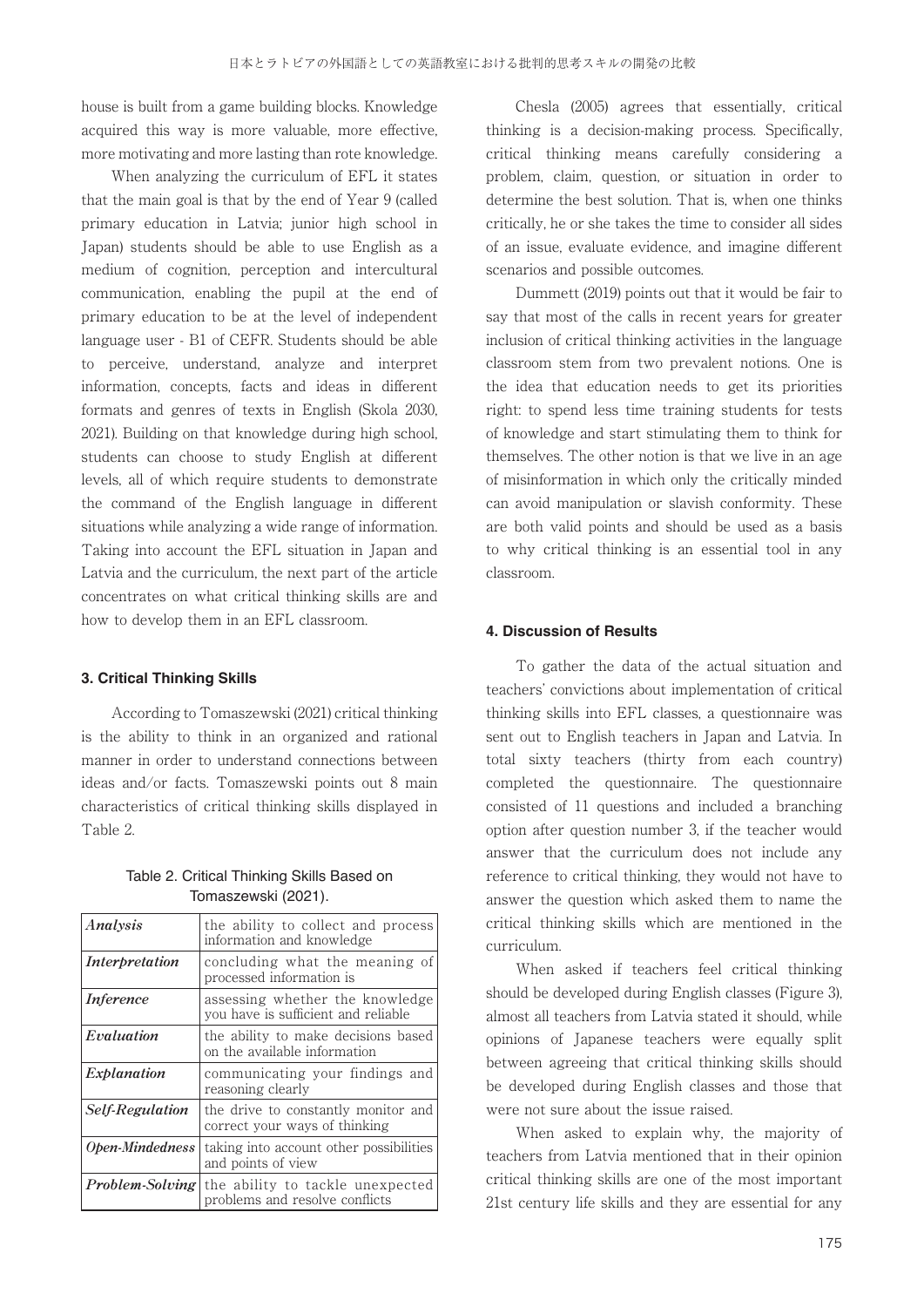

Figure 3. A bar chart to illustrate teachers' opinions about the necessity of implementing critical thinking skills into the EFL classroom.

human being. Other popular answers included that critical thinking skills are the most meaningful part of the language class; there are many communicative tasks (oral and written) in the course books that require students to apply their critical thinking skills; critical thinking skills are necessary in contemporary society - for example analyzing information on the internet, to make decisions at work etc.; critical thinking skills in English classes are essential since it is a life skill rather than just language acquisition. Many teachers also mentioned that critical thinking is an opportunity to create interesting and modern tasks for students and help them with everyday problems they could have in the real world and critical thinking is the thing that sets us apart from other species. Even more - in real life, students will never encounter a situation in which somebody will give them sentences and ask to fill in the gaps or recite a grammar rule. Teachers from Japan that were in favor of including critical thinking skills in English classes mentioned that it is one of the 4 C's of the 21st century; critical thinking is important in real life; these skills should be developed through English classes at school, because language learning should enhance everyone's critical thinking, so even without the mother tongue, that should be the aim; critical thinking is essential for children to be able to live in modern society so all teachers should develop children's critical thinking; Those who were not sure mentioned it is necessary to develop critical thinking, but it is not the main priority in English classes or in life; it is important to understand the diversity in the world through English lessons and improve communication abilities in English, not learn about critical thinking. Those teachers that thought critical thinking should

not be included either did not state their reasons or explained that teachers have to teach students grammar and vocabulary not some other skills.

 There are multiple parts in each of the EFL classes - listed in Figure 4. Teachers were asked to explain which part of the lesson would make use of and develop students' critical thinking skills. The majority of teachers expect students to make use of and develop their critical thinking skills during speaking, writing and reading. Three teachers from Japan answered that critical thinking would not be evident in any of the lesson parts.



Figure 4. A bar chart displaying parts of the English lesson in which teachers would normally expect students to make use of and develop their critical thinking skills. Teachers could mark all the options that were applicable.

 All 30 surveyed English teachers from Latvia agreed that they would expect students to make use of and develop their critical thinking skills during writing and speaking activities, both of these were also the most popular choices amongst the teachers from Japan. Only three of the teachers from Latvia mentioned that they would expect students to do so during pronunciation activities. Surprisingly, only 10% of Japanese teachers expect their students to develop critical thinking skills during the process of studying vocabulary, while more than half of Latvian teachers expect their students to do so.

 The last question asked respondents to finish the sentence "Critical thinking is…" as can be expected no two answers were exactly the same. It was decided to try and group the answers according to the eight categories devised by Tomaszewski (2021).

 Figure 5 displays the overall tendency of the answers. Answers here are not grouped according to the country. Out of sixty answers, thirteen responses did not fit into any of the categories. When looking at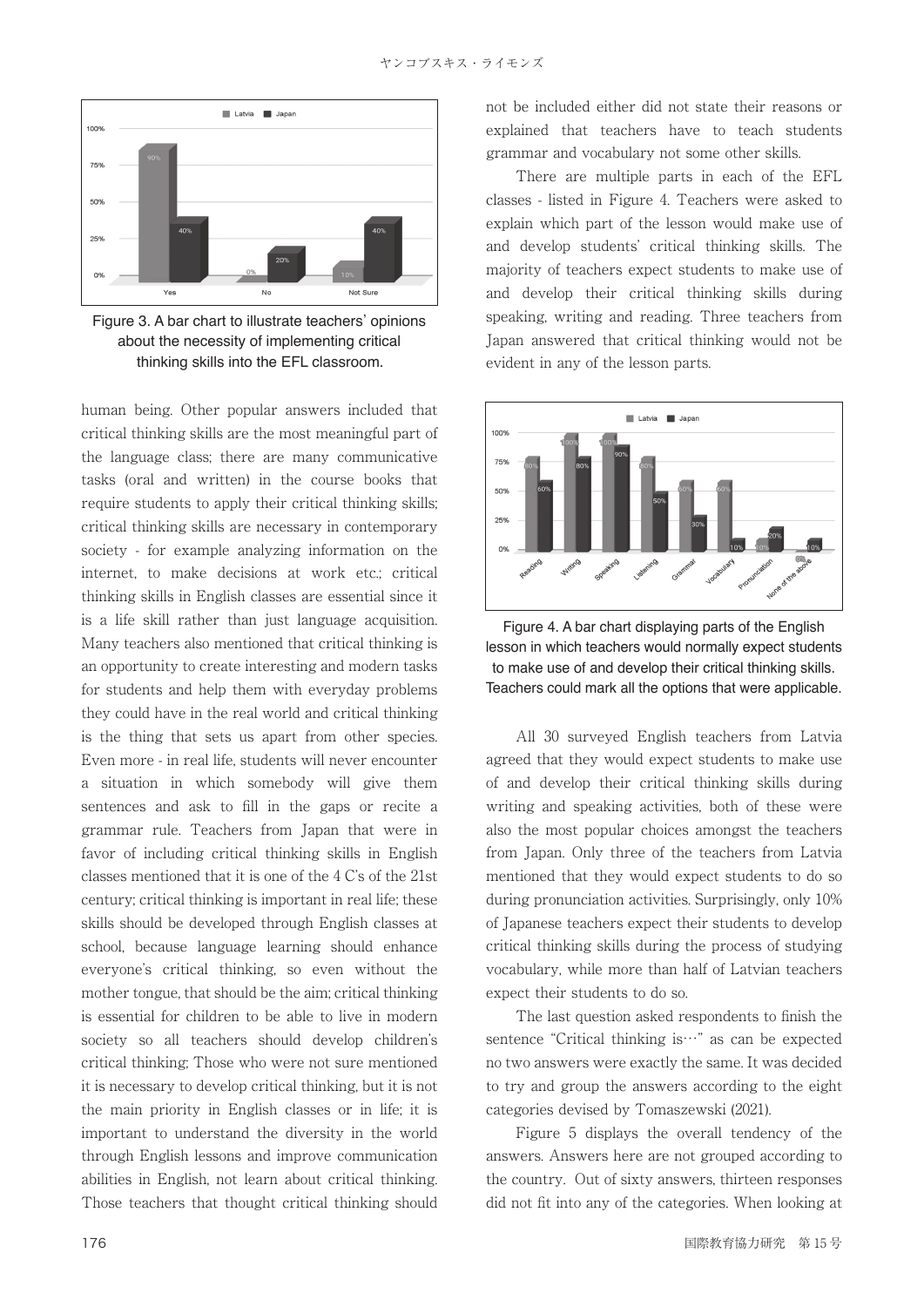

Figure 5. A pie chart to illustrate what teachers think critical thinking is. The results were grouped by the categories devised by Tomaszewski.

those 13 answers in correspondence to the country, it is interesting to note that only two of those were from Latvian teachers. They mentioned that critical thinking is a 21st century skill that is essential and should be fostered in each student. Out of thirty Japanese teachers as many as **eleven** of the responses did not fit any of the above-mentioned categories. One of the teachers did not provide an answer; seven teachers said that it is a complicated and useless skill that is not needed and in their opinion is a waste of time, one of those teachers explained that: "maybe this critical thinking is important for somebody, but it is not necessary for casual communication. I mean, the whole point of us talking in casual situations is to convey our emotions, feelings, and so on. So, I will not **waste time** teaching that to my students". Another teacher mentioned that critical thinking is important but should not and cannot be considered the first priority; three of the teachers mentioned that it is an essential skill that should be developed and will help



Figure 6. A bar chart to illustrate what teachers think critical thinking is, displaying the ideas grouped by countries and displaying the overall number of votes.

students to make better decisions in the future. This open-ended question provided a clear picture - Japanese English teachers are much more negative towards developing critical thinking skills during English language classes, which is visually reflected in Figure 6.

### **5. Conclusion**

 Latvian and Japanese history, culture and world views differ greatly so it is no surprise that so does the educational system, situation of EFL classes and teachers' attitude towards implementation of critical thinking skills into the curriculum and everyday classes. It is a worrying sign that the level of English knowledge expected from the graduates of primary school in Latvia (known as junior high school in Japan) exceeds that of high school students in Japan. Moreover, even some teachers of English in Japan cannot be considered independent users of the language.

 It is evident that, by simply changing the curriculum, these problems cannot be addressed. The attitude towards the subject has to be changed. Long gone are the days when people believed that knowing a language means using high frequency vocabulary and knowing the difference between grammatical structures. Nowadays, critical thinking and the ability to communicate is essential; English is not just a subject to be learnt to pass the university entrance exam.

 Latvia can learn a lot from Japan. First and foremost, how to treat people with respect or always do one's best. At the same time, if Japan wants to be seen as a truly developed country there is a long way to go. Japan needs to change and understand that a person's individuality and expression of personal opinion is not something to be scared of, it is what we expect from everyone in the 21st century. Revision of how EFL classes are conducted could be the first steppingstone into modernizing the whole education system.

#### **References**

Cambridge Assessment English (n.d.). International language standards. Retrieved on June 13, 2021 from https://www.cambridgeenglish.org/exams